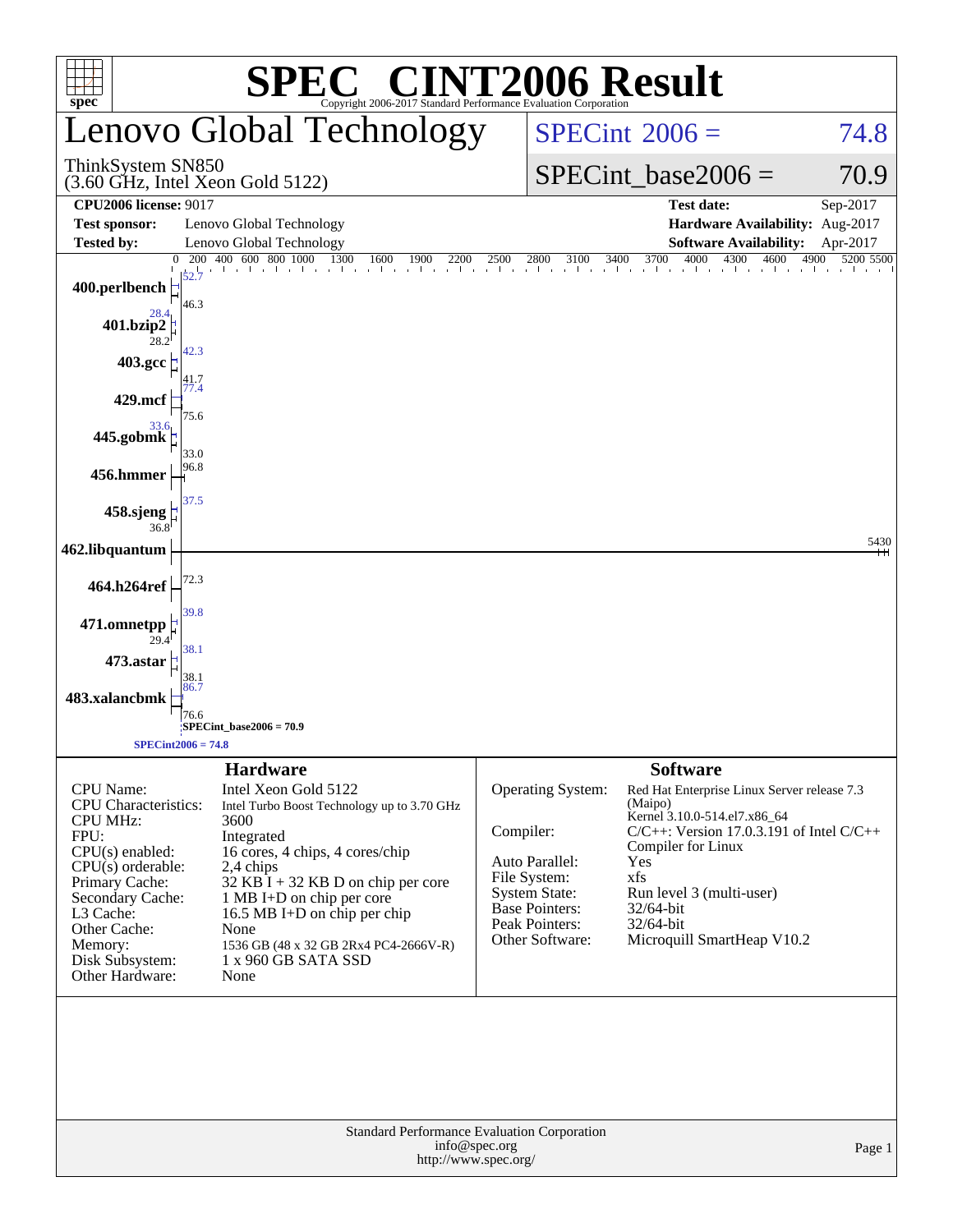

### enovo Global Technology

#### ThinkSystem SN850

(3.60 GHz, Intel Xeon Gold 5122)

 $SPECint2006 = 74.8$  $SPECint2006 = 74.8$ 

### SPECint base2006 =  $70.9$

**[Test sponsor:](http://www.spec.org/auto/cpu2006/Docs/result-fields.html#Testsponsor)** Lenovo Global Technology **[Hardware Availability:](http://www.spec.org/auto/cpu2006/Docs/result-fields.html#HardwareAvailability)** Aug-2017

**[CPU2006 license:](http://www.spec.org/auto/cpu2006/Docs/result-fields.html#CPU2006license)** 9017 **[Test date:](http://www.spec.org/auto/cpu2006/Docs/result-fields.html#Testdate)** Sep-2017 **[Tested by:](http://www.spec.org/auto/cpu2006/Docs/result-fields.html#Testedby)** Lenovo Global Technology **[Software Availability:](http://www.spec.org/auto/cpu2006/Docs/result-fields.html#SoftwareAvailability)** Apr-2017

#### **[Results Table](http://www.spec.org/auto/cpu2006/Docs/result-fields.html#ResultsTable)**

|                                                                                                          | <b>Base</b>    |              |                |       |                | <b>Peak</b> |                |              |                |              |                |              |
|----------------------------------------------------------------------------------------------------------|----------------|--------------|----------------|-------|----------------|-------------|----------------|--------------|----------------|--------------|----------------|--------------|
| <b>Benchmark</b>                                                                                         | <b>Seconds</b> | <b>Ratio</b> | <b>Seconds</b> | Ratio | <b>Seconds</b> | Ratio       | <b>Seconds</b> | <b>Ratio</b> | <b>Seconds</b> | <b>Ratio</b> | <b>Seconds</b> | <b>Ratio</b> |
| 400.perlbench                                                                                            | 211            | 46.3         | 211            | 46.3  | 211            | 46.2        | 185            | 52.8         | 186            | 52.7         | 186            | 52.6         |
| 401.bzip2                                                                                                | 342            | 28.2         | 343            | 28.2  | 343            | 28.1        | 340            | 28.4         | 340            | 28.4         | 339            | 28.4         |
| $403.\mathrm{gcc}$                                                                                       | 193            | 41.7         | 193            | 41.7  | 193            | 41.6        | 190            | 42.3         | 190            | 42.3         | 191            | 42.2         |
| $429$ mcf                                                                                                | 121            | 75.5         | 120            | 76.2  | 121            | 75.6        | 117            | 77.9         | 120            | 76.0         | <b>118</b>     | 77.4         |
| $445$ .gobmk                                                                                             | 318            | 33.0         | 318            | 32.9  | 318            | 33.0        | 312            | 33.6         | 312            | 33.6         | 312            | 33.6         |
| 456.hmmer                                                                                                | 96.4           | 96.7         | 96.4           | 96.8  | 96.4           | 96.8        | 96.4           | 96.7         | 96.4           | 96.8         | 96.4           | 96.8         |
| $458$ .sjeng                                                                                             | 329            | 36.8         | 329            | 36.8  | 328            | 36.8        | 322            | 37.6         | 322            | 37.5         | 322            | 37.5         |
| 462.libquantum                                                                                           | 3.81           | 5430         | 3.84           | 5390  | 3.79           | 5470        | 3.81           | 5430         | 3.84           | 5390         | 3.79           | 5470         |
| 464.h264ref                                                                                              | 307            | 72.2         | 306            | 72.3  | 306            | 72.3        | 307            | 72.2         | 306            | 72.3         | 306            | 72.3         |
| $ 471$ .omnetpp                                                                                          | 212            | 29.5         | 213            | 29.4  | 213            | 29.3        | 157            | 39.8         | 163            | 38.4         | 157            | 39.8         |
| $473.$ astar                                                                                             | 185            | 38.0         | 184            | 38.1  | 184            | 38.2        | 184            | 38.2         | 184            | 38.1         | 185            | 38.0         |
| 483.xalancbmk                                                                                            | 89.8           | 76.9         | 90.1           | 76.6  | 90.2           | 76.5        | 79.6           | 86.7         | 79.5           | 86.7         | 79.6           | 86.7         |
| Results appear in the order in which they were run. Bold underlined text indicates a median measurement. |                |              |                |       |                |             |                |              |                |              |                |              |

**[Submit Notes](http://www.spec.org/auto/cpu2006/Docs/result-fields.html#SubmitNotes)**

The config file option 'submit' was used.

### **[Operating System Notes](http://www.spec.org/auto/cpu2006/Docs/result-fields.html#OperatingSystemNotes)**

Stack size set to unlimited using "ulimit -s unlimited"

#### **[Platform Notes](http://www.spec.org/auto/cpu2006/Docs/result-fields.html#PlatformNotes)**

 BIOS configuration: Choose Operating Mode set to Maximum Performance Hyper-Threading set to Disable LLC dead line alloc set to Disable Sysinfo program /home/cpu2006-1.2-ic17.0u3/config/sysinfo.rev6993 Revision 6993 of 2015-11-06 (b5e8d4b4eb51ed28d7f98696cbe290c1) running on SN850-01 Wed Sep 6 10:33:09 2017

 This section contains SUT (System Under Test) info as seen by some common utilities. To remove or add to this section, see: <http://www.spec.org/cpu2006/Docs/config.html#sysinfo>

 From /proc/cpuinfo model name : Intel(R) Xeon(R) Gold 5122 CPU @ 3.60GHz 4 "physical id"s (chips) 16 "processors" cores, siblings (Caution: counting these is hw and system dependent. The following excerpts from /proc/cpuinfo might not be reliable. Use with caution.)

Continued on next page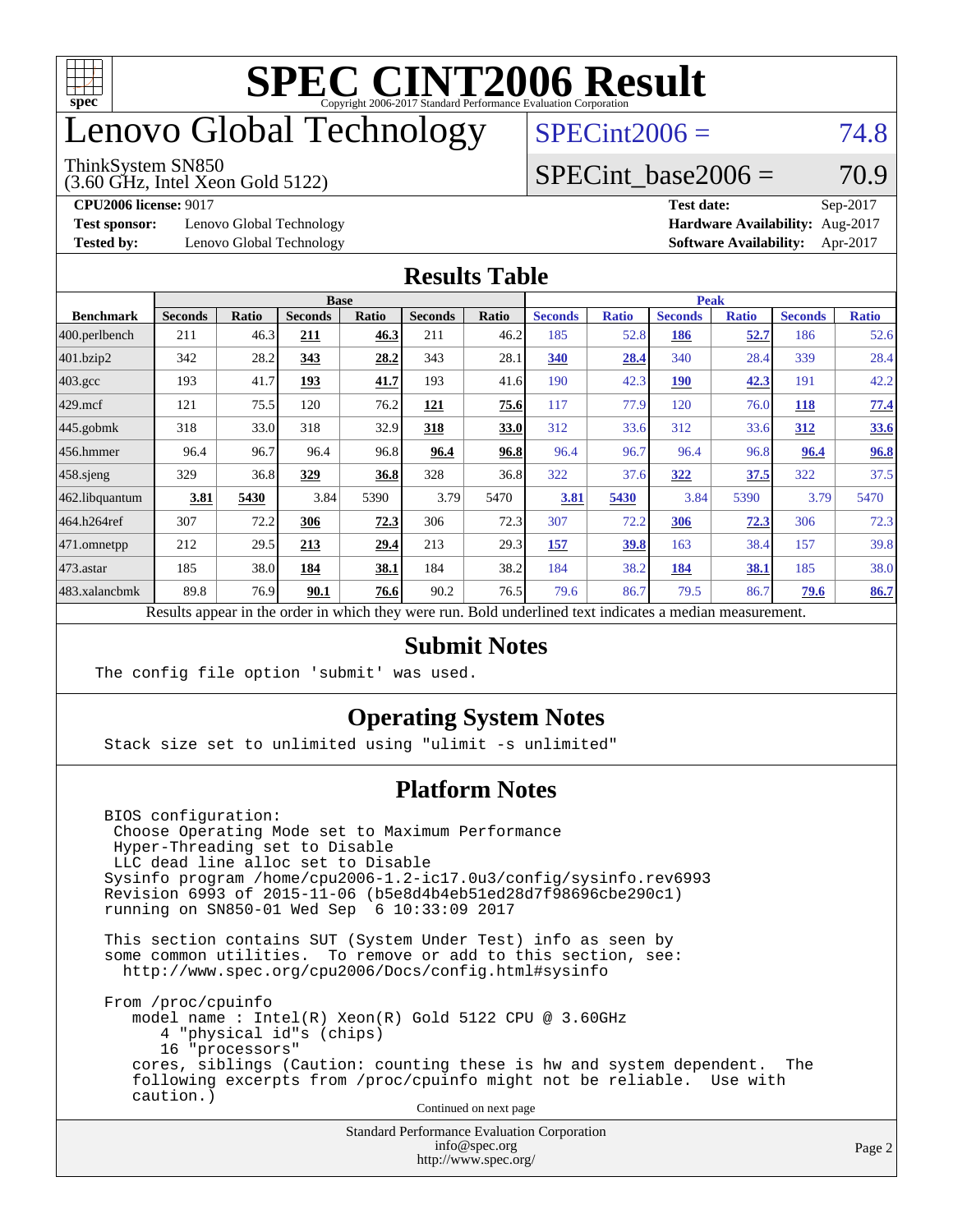

## Lenovo Global Technology

 $SPECint2006 = 74.8$  $SPECint2006 = 74.8$ 

(3.60 GHz, Intel Xeon Gold 5122) ThinkSystem SN850

 $SPECTnt\_base2006 = 70.9$ 

**[Test sponsor:](http://www.spec.org/auto/cpu2006/Docs/result-fields.html#Testsponsor)** Lenovo Global Technology **[Hardware Availability:](http://www.spec.org/auto/cpu2006/Docs/result-fields.html#HardwareAvailability)** Aug-2017 **[Tested by:](http://www.spec.org/auto/cpu2006/Docs/result-fields.html#Testedby)** Lenovo Global Technology **[Software Availability:](http://www.spec.org/auto/cpu2006/Docs/result-fields.html#SoftwareAvailability)** Apr-2017

**[CPU2006 license:](http://www.spec.org/auto/cpu2006/Docs/result-fields.html#CPU2006license)** 9017 **[Test date:](http://www.spec.org/auto/cpu2006/Docs/result-fields.html#Testdate)** Sep-2017

#### **[Platform Notes \(Continued\)](http://www.spec.org/auto/cpu2006/Docs/result-fields.html#PlatformNotes)**

| Standard Performance Evaluation Corporation<br>info@spec.org<br>http://www.spec.org/                                                                                                                                                                                                            | Page 3 |
|-------------------------------------------------------------------------------------------------------------------------------------------------------------------------------------------------------------------------------------------------------------------------------------------------|--------|
|                                                                                                                                                                                                                                                                                                 |        |
| (End of data from sysinfo program)                                                                                                                                                                                                                                                              |        |
| Memory:<br>48x Samsung M393A4K40BB2-CTD 32 GB 2 rank 2666 MHz                                                                                                                                                                                                                                   |        |
| BIOS Lenovo - [IVE109A-1.00] - 04/27/2017                                                                                                                                                                                                                                                       |        |
| Warning: Use caution when you interpret this section. The 'dmidecode' program<br>reads system data which is "intended to allow hardware to be accurately<br>determined", but the intent may not be met, as there are frequent changes to<br>hardware, firmware, and the "DMTF SMBIOS" standard. |        |
| SPEC is set to: /home/cpu2006-1.2-ic17.0u3<br>Type Size Used Avail Use% Mounted on<br>Filesystem<br>/dev/sda4<br>xfs<br>836G 13G 824G<br>$2\%$ /home<br>Additional information from dmidecode:                                                                                                  |        |
| run-level $3$ Sep $6$ 10:31                                                                                                                                                                                                                                                                     |        |
| uname $-a$ :<br>Linux SN850-01 3.10.0-514.el7.x86_64 #1 SMP Wed Oct 19 11:24:13 EDT 2016<br>x86_64 x86_64 x86_64 GNU/Linux                                                                                                                                                                      |        |
| ANSI COLOR="0;31"<br>CPE NAME="cpe:/o:redhat:enterprise linux:7.3:GA:server"<br>redhat-release: Red Hat Enterprise Linux Server release 7.3 (Maipo)<br>system-release: Red Hat Enterprise Linux Server release 7.3 (Maipo)<br>system-release-cpe: cpe:/o:redhat:enterprise_linux:7.3:ga:server  |        |
| ID LIKE="fedora"<br>VERSION ID="7.3"<br>PRETTY_NAME="Red Hat Enterprise Linux Server 7.3 (Maipo)"                                                                                                                                                                                               |        |
| os-release:<br>NAME="Red Hat Enterprise Linux Server"<br>$VERSION = "7.3 (Maino)"$<br>ID="rhel"                                                                                                                                                                                                 |        |
| From /etc/*release* /etc/*version*                                                                                                                                                                                                                                                              |        |
| From /proc/meminfo<br>MemTotal:<br>1584971072 kB<br>HugePages_Total:<br>- 0<br>Hugepagesize:<br>2048 kB                                                                                                                                                                                         |        |
| siblings : 4<br>physical 0: cores 1 2 5 11<br>physical 1: cores 5 8 10 11<br>physical 2: cores 1 2 5 11<br>physical 3: cores 1 10 11 12<br>cache size : 16896 KB                                                                                                                                |        |
| cpu cores $: 4$                                                                                                                                                                                                                                                                                 |        |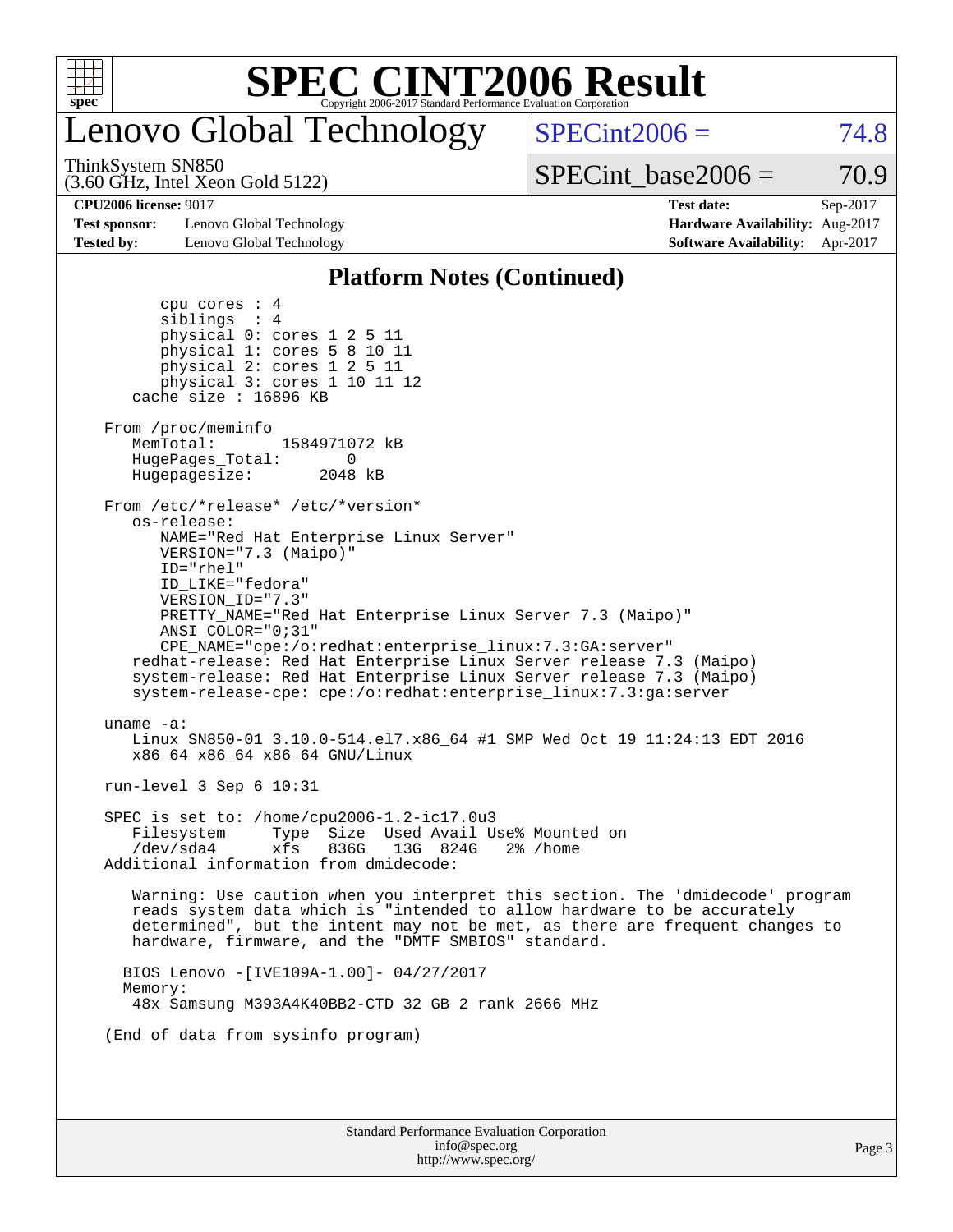

### enovo Global Technology

 $SPECint2006 = 74.8$  $SPECint2006 = 74.8$ 

ThinkSystem SN850

(3.60 GHz, Intel Xeon Gold 5122)

**[Test sponsor:](http://www.spec.org/auto/cpu2006/Docs/result-fields.html#Testsponsor)** Lenovo Global Technology **[Hardware Availability:](http://www.spec.org/auto/cpu2006/Docs/result-fields.html#HardwareAvailability)** Aug-2017

SPECint base2006 =  $70.9$ 

**[CPU2006 license:](http://www.spec.org/auto/cpu2006/Docs/result-fields.html#CPU2006license)** 9017 **[Test date:](http://www.spec.org/auto/cpu2006/Docs/result-fields.html#Testdate)** Sep-2017 **[Tested by:](http://www.spec.org/auto/cpu2006/Docs/result-fields.html#Testedby)** Lenovo Global Technology **[Software Availability:](http://www.spec.org/auto/cpu2006/Docs/result-fields.html#SoftwareAvailability)** Apr-2017

#### **[General Notes](http://www.spec.org/auto/cpu2006/Docs/result-fields.html#GeneralNotes)**

Environment variables set by runspec before the start of the run: KMP AFFINITY = "granularity=fine, compact,  $0,3$ " LD\_LIBRARY\_PATH = "/home/cpu2006-1.2-ic17.0u3/lib/ia32:/home/cpu2006-1.2-ic17.0u3/lib/intel64:/home/cpu2006-1.2-ic17.0u3/sh10.2" OMP\_NUM\_THREADS = "16"

 Binaries compiled on a system with 1x Intel Core i7-4790 CPU + 32GB RAM memory using Redhat Enterprise Linux 7.2 Transparent Huge Pages enabled by default. Filesystem page cache cleared with: shell invocation of 'sync; echo 3 > /proc/sys/vm/drop\_caches' prior to run

### **[Base Compiler Invocation](http://www.spec.org/auto/cpu2006/Docs/result-fields.html#BaseCompilerInvocation)**

[C benchmarks](http://www.spec.org/auto/cpu2006/Docs/result-fields.html#Cbenchmarks): [icc -m64](http://www.spec.org/cpu2006/results/res2017q4/cpu2006-20170918-50015.flags.html#user_CCbase_intel_icc_64bit_bda6cc9af1fdbb0edc3795bac97ada53)

[C++ benchmarks:](http://www.spec.org/auto/cpu2006/Docs/result-fields.html#CXXbenchmarks) [icpc -m64](http://www.spec.org/cpu2006/results/res2017q4/cpu2006-20170918-50015.flags.html#user_CXXbase_intel_icpc_64bit_fc66a5337ce925472a5c54ad6a0de310)

### **[Base Portability Flags](http://www.spec.org/auto/cpu2006/Docs/result-fields.html#BasePortabilityFlags)**

 400.perlbench: [-DSPEC\\_CPU\\_LP64](http://www.spec.org/cpu2006/results/res2017q4/cpu2006-20170918-50015.flags.html#b400.perlbench_basePORTABILITY_DSPEC_CPU_LP64) [-DSPEC\\_CPU\\_LINUX\\_X64](http://www.spec.org/cpu2006/results/res2017q4/cpu2006-20170918-50015.flags.html#b400.perlbench_baseCPORTABILITY_DSPEC_CPU_LINUX_X64) 401.bzip2: [-DSPEC\\_CPU\\_LP64](http://www.spec.org/cpu2006/results/res2017q4/cpu2006-20170918-50015.flags.html#suite_basePORTABILITY401_bzip2_DSPEC_CPU_LP64) 403.gcc: [-DSPEC\\_CPU\\_LP64](http://www.spec.org/cpu2006/results/res2017q4/cpu2006-20170918-50015.flags.html#suite_basePORTABILITY403_gcc_DSPEC_CPU_LP64) 429.mcf: [-DSPEC\\_CPU\\_LP64](http://www.spec.org/cpu2006/results/res2017q4/cpu2006-20170918-50015.flags.html#suite_basePORTABILITY429_mcf_DSPEC_CPU_LP64) 445.gobmk: [-DSPEC\\_CPU\\_LP64](http://www.spec.org/cpu2006/results/res2017q4/cpu2006-20170918-50015.flags.html#suite_basePORTABILITY445_gobmk_DSPEC_CPU_LP64) 456.hmmer: [-DSPEC\\_CPU\\_LP64](http://www.spec.org/cpu2006/results/res2017q4/cpu2006-20170918-50015.flags.html#suite_basePORTABILITY456_hmmer_DSPEC_CPU_LP64) 458.sjeng: [-DSPEC\\_CPU\\_LP64](http://www.spec.org/cpu2006/results/res2017q4/cpu2006-20170918-50015.flags.html#suite_basePORTABILITY458_sjeng_DSPEC_CPU_LP64) 462.libquantum: [-DSPEC\\_CPU\\_LP64](http://www.spec.org/cpu2006/results/res2017q4/cpu2006-20170918-50015.flags.html#suite_basePORTABILITY462_libquantum_DSPEC_CPU_LP64) [-DSPEC\\_CPU\\_LINUX](http://www.spec.org/cpu2006/results/res2017q4/cpu2006-20170918-50015.flags.html#b462.libquantum_baseCPORTABILITY_DSPEC_CPU_LINUX) 464.h264ref: [-DSPEC\\_CPU\\_LP64](http://www.spec.org/cpu2006/results/res2017q4/cpu2006-20170918-50015.flags.html#suite_basePORTABILITY464_h264ref_DSPEC_CPU_LP64) 471.omnetpp: [-DSPEC\\_CPU\\_LP64](http://www.spec.org/cpu2006/results/res2017q4/cpu2006-20170918-50015.flags.html#suite_basePORTABILITY471_omnetpp_DSPEC_CPU_LP64) 473.astar: [-DSPEC\\_CPU\\_LP64](http://www.spec.org/cpu2006/results/res2017q4/cpu2006-20170918-50015.flags.html#suite_basePORTABILITY473_astar_DSPEC_CPU_LP64) 483.xalancbmk: [-DSPEC\\_CPU\\_LP64](http://www.spec.org/cpu2006/results/res2017q4/cpu2006-20170918-50015.flags.html#suite_basePORTABILITY483_xalancbmk_DSPEC_CPU_LP64) [-DSPEC\\_CPU\\_LINUX](http://www.spec.org/cpu2006/results/res2017q4/cpu2006-20170918-50015.flags.html#b483.xalancbmk_baseCXXPORTABILITY_DSPEC_CPU_LINUX)

### **[Base Optimization Flags](http://www.spec.org/auto/cpu2006/Docs/result-fields.html#BaseOptimizationFlags)**

[C benchmarks](http://www.spec.org/auto/cpu2006/Docs/result-fields.html#Cbenchmarks):

[-xCORE-AVX2](http://www.spec.org/cpu2006/results/res2017q4/cpu2006-20170918-50015.flags.html#user_CCbase_f-xCORE-AVX2) [-ipo](http://www.spec.org/cpu2006/results/res2017q4/cpu2006-20170918-50015.flags.html#user_CCbase_f-ipo) [-O3](http://www.spec.org/cpu2006/results/res2017q4/cpu2006-20170918-50015.flags.html#user_CCbase_f-O3) [-no-prec-div](http://www.spec.org/cpu2006/results/res2017q4/cpu2006-20170918-50015.flags.html#user_CCbase_f-no-prec-div) [-parallel](http://www.spec.org/cpu2006/results/res2017q4/cpu2006-20170918-50015.flags.html#user_CCbase_f-parallel) [-qopt-prefetch](http://www.spec.org/cpu2006/results/res2017q4/cpu2006-20170918-50015.flags.html#user_CCbase_f-qopt-prefetch) [-auto-p32](http://www.spec.org/cpu2006/results/res2017q4/cpu2006-20170918-50015.flags.html#user_CCbase_f-auto-p32)

[C++ benchmarks:](http://www.spec.org/auto/cpu2006/Docs/result-fields.html#CXXbenchmarks)

[-xCORE-AVX2](http://www.spec.org/cpu2006/results/res2017q4/cpu2006-20170918-50015.flags.html#user_CXXbase_f-xCORE-AVX2) [-ipo](http://www.spec.org/cpu2006/results/res2017q4/cpu2006-20170918-50015.flags.html#user_CXXbase_f-ipo) [-O3](http://www.spec.org/cpu2006/results/res2017q4/cpu2006-20170918-50015.flags.html#user_CXXbase_f-O3) [-no-prec-div](http://www.spec.org/cpu2006/results/res2017q4/cpu2006-20170918-50015.flags.html#user_CXXbase_f-no-prec-div) [-qopt-prefetch](http://www.spec.org/cpu2006/results/res2017q4/cpu2006-20170918-50015.flags.html#user_CXXbase_f-qopt-prefetch) [-auto-p32](http://www.spec.org/cpu2006/results/res2017q4/cpu2006-20170918-50015.flags.html#user_CXXbase_f-auto-p32) [-Wl,-z,muldefs](http://www.spec.org/cpu2006/results/res2017q4/cpu2006-20170918-50015.flags.html#user_CXXbase_link_force_multiple1_74079c344b956b9658436fd1b6dd3a8a) [-L/sh10.2 -lsmartheap64](http://www.spec.org/cpu2006/results/res2017q4/cpu2006-20170918-50015.flags.html#user_CXXbase_SmartHeap64_63911d860fc08c15fa1d5bf319b9d8d5)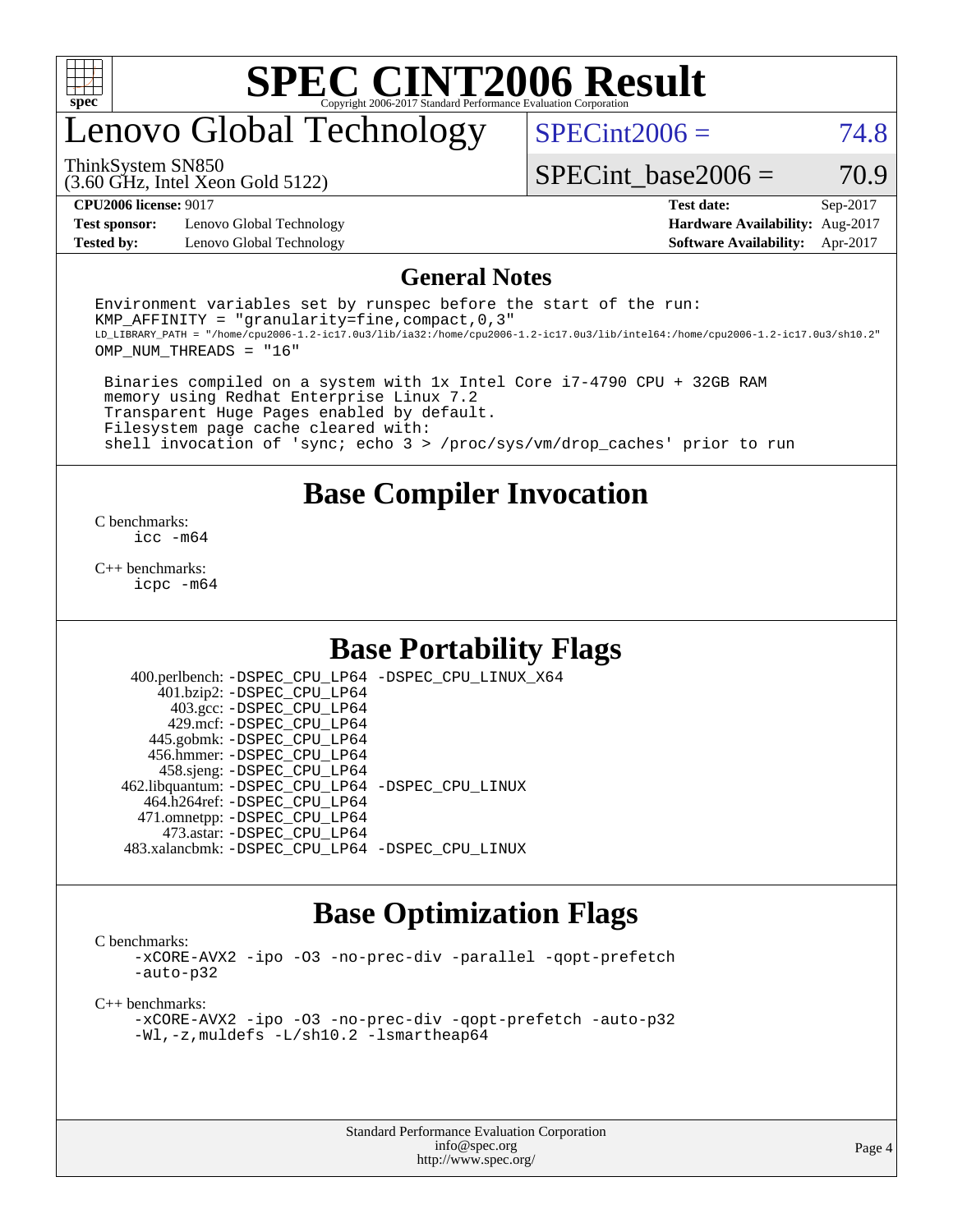

## enovo Global Technology

ThinkSystem SN850

(3.60 GHz, Intel Xeon Gold 5122)

 $SPECint2006 = 74.8$  $SPECint2006 = 74.8$ 

SPECint base2006 =  $70.9$ 

**[Test sponsor:](http://www.spec.org/auto/cpu2006/Docs/result-fields.html#Testsponsor)** Lenovo Global Technology **[Hardware Availability:](http://www.spec.org/auto/cpu2006/Docs/result-fields.html#HardwareAvailability)** Aug-2017 **[Tested by:](http://www.spec.org/auto/cpu2006/Docs/result-fields.html#Testedby)** Lenovo Global Technology **[Software Availability:](http://www.spec.org/auto/cpu2006/Docs/result-fields.html#SoftwareAvailability)** Apr-2017

**[CPU2006 license:](http://www.spec.org/auto/cpu2006/Docs/result-fields.html#CPU2006license)** 9017 **[Test date:](http://www.spec.org/auto/cpu2006/Docs/result-fields.html#Testdate)** Sep-2017

### **[Base Other Flags](http://www.spec.org/auto/cpu2006/Docs/result-fields.html#BaseOtherFlags)**

[C benchmarks](http://www.spec.org/auto/cpu2006/Docs/result-fields.html#Cbenchmarks):

403.gcc: [-Dalloca=\\_alloca](http://www.spec.org/cpu2006/results/res2017q4/cpu2006-20170918-50015.flags.html#b403.gcc_baseEXTRA_CFLAGS_Dalloca_be3056838c12de2578596ca5467af7f3)

### **[Peak Compiler Invocation](http://www.spec.org/auto/cpu2006/Docs/result-fields.html#PeakCompilerInvocation)**

[C benchmarks \(except as noted below\)](http://www.spec.org/auto/cpu2006/Docs/result-fields.html#Cbenchmarksexceptasnotedbelow):

[icc -m64](http://www.spec.org/cpu2006/results/res2017q4/cpu2006-20170918-50015.flags.html#user_CCpeak_intel_icc_64bit_bda6cc9af1fdbb0edc3795bac97ada53)

400.perlbench: [icc -m32 -L/opt/intel/compilers\\_and\\_libraries\\_2017/linux/lib/ia32](http://www.spec.org/cpu2006/results/res2017q4/cpu2006-20170918-50015.flags.html#user_peakCCLD400_perlbench_intel_icc_c29f3ff5a7ed067b11e4ec10a03f03ae)

445.gobmk: [icc -m32 -L/opt/intel/compilers\\_and\\_libraries\\_2017/linux/lib/ia32](http://www.spec.org/cpu2006/results/res2017q4/cpu2006-20170918-50015.flags.html#user_peakCCLD445_gobmk_intel_icc_c29f3ff5a7ed067b11e4ec10a03f03ae)

[C++ benchmarks \(except as noted below\):](http://www.spec.org/auto/cpu2006/Docs/result-fields.html#CXXbenchmarksexceptasnotedbelow)

[icc -m32 -L/opt/intel/compilers\\_and\\_libraries\\_2017/linux/lib/ia32](http://www.spec.org/cpu2006/results/res2017q4/cpu2006-20170918-50015.flags.html#user_CXXpeak_intel_icc_c29f3ff5a7ed067b11e4ec10a03f03ae)

473.astar: [icpc -m64](http://www.spec.org/cpu2006/results/res2017q4/cpu2006-20170918-50015.flags.html#user_peakCXXLD473_astar_intel_icpc_64bit_fc66a5337ce925472a5c54ad6a0de310)

### **[Peak Portability Flags](http://www.spec.org/auto/cpu2006/Docs/result-fields.html#PeakPortabilityFlags)**

 400.perlbench: [-D\\_FILE\\_OFFSET\\_BITS=64](http://www.spec.org/cpu2006/results/res2017q4/cpu2006-20170918-50015.flags.html#user_peakPORTABILITY400_perlbench_file_offset_bits_64_438cf9856305ebd76870a2c6dc2689ab) [-DSPEC\\_CPU\\_LINUX\\_IA32](http://www.spec.org/cpu2006/results/res2017q4/cpu2006-20170918-50015.flags.html#b400.perlbench_peakCPORTABILITY_DSPEC_CPU_LINUX_IA32) 401.bzip2: [-DSPEC\\_CPU\\_LP64](http://www.spec.org/cpu2006/results/res2017q4/cpu2006-20170918-50015.flags.html#suite_peakPORTABILITY401_bzip2_DSPEC_CPU_LP64) 403.gcc: [-DSPEC\\_CPU\\_LP64](http://www.spec.org/cpu2006/results/res2017q4/cpu2006-20170918-50015.flags.html#suite_peakPORTABILITY403_gcc_DSPEC_CPU_LP64) 429.mcf: [-DSPEC\\_CPU\\_LP64](http://www.spec.org/cpu2006/results/res2017q4/cpu2006-20170918-50015.flags.html#suite_peakPORTABILITY429_mcf_DSPEC_CPU_LP64) 445.gobmk: [-D\\_FILE\\_OFFSET\\_BITS=64](http://www.spec.org/cpu2006/results/res2017q4/cpu2006-20170918-50015.flags.html#user_peakPORTABILITY445_gobmk_file_offset_bits_64_438cf9856305ebd76870a2c6dc2689ab) 456.hmmer: [-DSPEC\\_CPU\\_LP64](http://www.spec.org/cpu2006/results/res2017q4/cpu2006-20170918-50015.flags.html#suite_peakPORTABILITY456_hmmer_DSPEC_CPU_LP64) 458.sjeng: [-DSPEC\\_CPU\\_LP64](http://www.spec.org/cpu2006/results/res2017q4/cpu2006-20170918-50015.flags.html#suite_peakPORTABILITY458_sjeng_DSPEC_CPU_LP64) 462.libquantum: [-DSPEC\\_CPU\\_LP64](http://www.spec.org/cpu2006/results/res2017q4/cpu2006-20170918-50015.flags.html#suite_peakPORTABILITY462_libquantum_DSPEC_CPU_LP64) [-DSPEC\\_CPU\\_LINUX](http://www.spec.org/cpu2006/results/res2017q4/cpu2006-20170918-50015.flags.html#b462.libquantum_peakCPORTABILITY_DSPEC_CPU_LINUX) 464.h264ref: [-DSPEC\\_CPU\\_LP64](http://www.spec.org/cpu2006/results/res2017q4/cpu2006-20170918-50015.flags.html#suite_peakPORTABILITY464_h264ref_DSPEC_CPU_LP64) 471.omnetpp: [-D\\_FILE\\_OFFSET\\_BITS=64](http://www.spec.org/cpu2006/results/res2017q4/cpu2006-20170918-50015.flags.html#user_peakPORTABILITY471_omnetpp_file_offset_bits_64_438cf9856305ebd76870a2c6dc2689ab) 473.astar: [-DSPEC\\_CPU\\_LP64](http://www.spec.org/cpu2006/results/res2017q4/cpu2006-20170918-50015.flags.html#suite_peakPORTABILITY473_astar_DSPEC_CPU_LP64) 483.xalancbmk: [-D\\_FILE\\_OFFSET\\_BITS=64](http://www.spec.org/cpu2006/results/res2017q4/cpu2006-20170918-50015.flags.html#user_peakPORTABILITY483_xalancbmk_file_offset_bits_64_438cf9856305ebd76870a2c6dc2689ab) [-DSPEC\\_CPU\\_LINUX](http://www.spec.org/cpu2006/results/res2017q4/cpu2006-20170918-50015.flags.html#b483.xalancbmk_peakCXXPORTABILITY_DSPEC_CPU_LINUX)

### **[Peak Optimization Flags](http://www.spec.org/auto/cpu2006/Docs/result-fields.html#PeakOptimizationFlags)**

[C benchmarks](http://www.spec.org/auto/cpu2006/Docs/result-fields.html#Cbenchmarks):

 400.perlbench: [-prof-gen](http://www.spec.org/cpu2006/results/res2017q4/cpu2006-20170918-50015.flags.html#user_peakPASS1_CFLAGSPASS1_LDCFLAGS400_perlbench_prof_gen_e43856698f6ca7b7e442dfd80e94a8fc)(pass 1) [-prof-use](http://www.spec.org/cpu2006/results/res2017q4/cpu2006-20170918-50015.flags.html#user_peakPASS2_CFLAGSPASS2_LDCFLAGS400_perlbench_prof_use_bccf7792157ff70d64e32fe3e1250b55)(pass 2) [-xCORE-AVX2](http://www.spec.org/cpu2006/results/res2017q4/cpu2006-20170918-50015.flags.html#user_peakPASS2_CFLAGSPASS2_LDCFLAGS400_perlbench_f-xCORE-AVX2)(pass 2) [-par-num-threads=1](http://www.spec.org/cpu2006/results/res2017q4/cpu2006-20170918-50015.flags.html#user_peakPASS1_CFLAGSPASS1_LDCFLAGS400_perlbench_par_num_threads_786a6ff141b4e9e90432e998842df6c2)(pass 1) [-ipo](http://www.spec.org/cpu2006/results/res2017q4/cpu2006-20170918-50015.flags.html#user_peakPASS2_CFLAGSPASS2_LDCFLAGS400_perlbench_f-ipo)(pass 2) [-O3](http://www.spec.org/cpu2006/results/res2017q4/cpu2006-20170918-50015.flags.html#user_peakPASS2_CFLAGSPASS2_LDCFLAGS400_perlbench_f-O3)(pass 2) [-no-prec-div](http://www.spec.org/cpu2006/results/res2017q4/cpu2006-20170918-50015.flags.html#user_peakPASS2_CFLAGSPASS2_LDCFLAGS400_perlbench_f-no-prec-div)(pass 2) [-qopt-prefetch](http://www.spec.org/cpu2006/results/res2017q4/cpu2006-20170918-50015.flags.html#user_peakCOPTIMIZE400_perlbench_f-qopt-prefetch)

 401.bzip2: [-prof-gen](http://www.spec.org/cpu2006/results/res2017q4/cpu2006-20170918-50015.flags.html#user_peakPASS1_CFLAGSPASS1_LDCFLAGS401_bzip2_prof_gen_e43856698f6ca7b7e442dfd80e94a8fc)(pass 1) [-prof-use](http://www.spec.org/cpu2006/results/res2017q4/cpu2006-20170918-50015.flags.html#user_peakPASS2_CFLAGSPASS2_LDCFLAGS401_bzip2_prof_use_bccf7792157ff70d64e32fe3e1250b55)(pass 2) [-xCORE-AVX2](http://www.spec.org/cpu2006/results/res2017q4/cpu2006-20170918-50015.flags.html#user_peakPASS2_CFLAGSPASS2_LDCFLAGS401_bzip2_f-xCORE-AVX2)(pass 2)  $-par-num-threads=1(pass 1) -ipo(pass 2) -O3(pass 2)$  $-par-num-threads=1(pass 1) -ipo(pass 2) -O3(pass 2)$  $-par-num-threads=1(pass 1) -ipo(pass 2) -O3(pass 2)$  $-par-num-threads=1(pass 1) -ipo(pass 2) -O3(pass 2)$  $-par-num-threads=1(pass 1) -ipo(pass 2) -O3(pass 2)$  $-par-num-threads=1(pass 1) -ipo(pass 2) -O3(pass 2)$ [-no-prec-div](http://www.spec.org/cpu2006/results/res2017q4/cpu2006-20170918-50015.flags.html#user_peakCOPTIMIZEPASS2_CFLAGSPASS2_LDCFLAGS401_bzip2_f-no-prec-div) [-auto-ilp32](http://www.spec.org/cpu2006/results/res2017q4/cpu2006-20170918-50015.flags.html#user_peakCOPTIMIZE401_bzip2_f-auto-ilp32) [-qopt-prefetch](http://www.spec.org/cpu2006/results/res2017q4/cpu2006-20170918-50015.flags.html#user_peakCOPTIMIZE401_bzip2_f-qopt-prefetch)

Continued on next page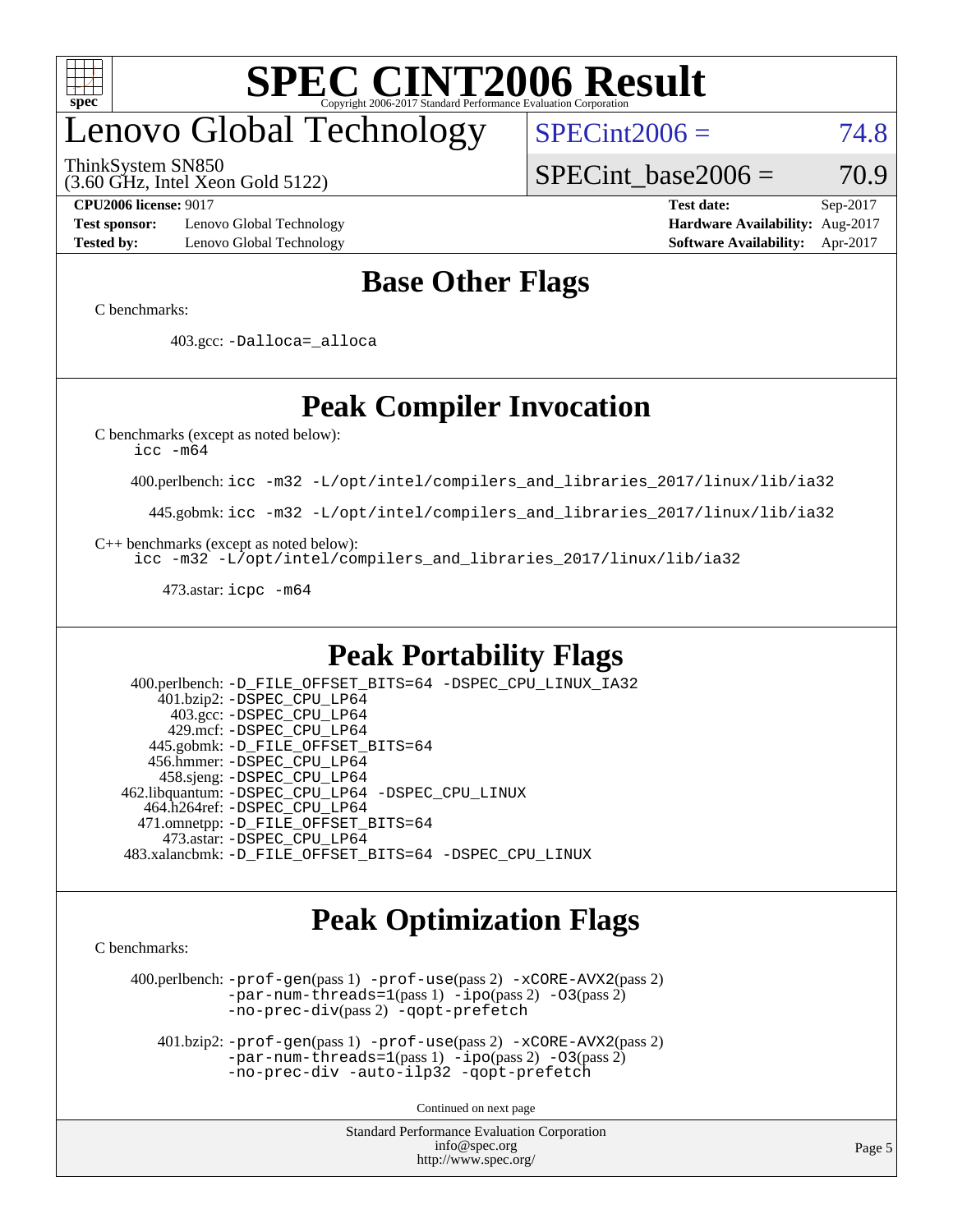

## enovo Global Technology

ThinkSystem SN850

 $SPECint2006 = 74.8$  $SPECint2006 = 74.8$ 

(3.60 GHz, Intel Xeon Gold 5122)

SPECint base2006 =  $70.9$ 

**[Test sponsor:](http://www.spec.org/auto/cpu2006/Docs/result-fields.html#Testsponsor)** Lenovo Global Technology **[Hardware Availability:](http://www.spec.org/auto/cpu2006/Docs/result-fields.html#HardwareAvailability)** Aug-2017 **[Tested by:](http://www.spec.org/auto/cpu2006/Docs/result-fields.html#Testedby)** Lenovo Global Technology **[Software Availability:](http://www.spec.org/auto/cpu2006/Docs/result-fields.html#SoftwareAvailability)** Apr-2017

**[CPU2006 license:](http://www.spec.org/auto/cpu2006/Docs/result-fields.html#CPU2006license)** 9017 **[Test date:](http://www.spec.org/auto/cpu2006/Docs/result-fields.html#Testdate)** Sep-2017

### **[Peak Optimization Flags \(Continued\)](http://www.spec.org/auto/cpu2006/Docs/result-fields.html#PeakOptimizationFlags)**

 403.gcc: [-xCORE-AVX2](http://www.spec.org/cpu2006/results/res2017q4/cpu2006-20170918-50015.flags.html#user_peakOPTIMIZE403_gcc_f-xCORE-AVX2) [-ipo](http://www.spec.org/cpu2006/results/res2017q4/cpu2006-20170918-50015.flags.html#user_peakOPTIMIZE403_gcc_f-ipo) [-O3](http://www.spec.org/cpu2006/results/res2017q4/cpu2006-20170918-50015.flags.html#user_peakOPTIMIZE403_gcc_f-O3) [-no-prec-div](http://www.spec.org/cpu2006/results/res2017q4/cpu2006-20170918-50015.flags.html#user_peakOPTIMIZE403_gcc_f-no-prec-div) [-inline-calloc](http://www.spec.org/cpu2006/results/res2017q4/cpu2006-20170918-50015.flags.html#user_peakCOPTIMIZE403_gcc_f-inline-calloc) [-qopt-malloc-options=3](http://www.spec.org/cpu2006/results/res2017q4/cpu2006-20170918-50015.flags.html#user_peakCOPTIMIZE403_gcc_f-qopt-malloc-options_0fcb435012e78f27d57f473818e45fe4) [-auto-ilp32](http://www.spec.org/cpu2006/results/res2017q4/cpu2006-20170918-50015.flags.html#user_peakCOPTIMIZE403_gcc_f-auto-ilp32) 429.mcf: [-xCORE-AVX2](http://www.spec.org/cpu2006/results/res2017q4/cpu2006-20170918-50015.flags.html#user_peakOPTIMIZE429_mcf_f-xCORE-AVX2) [-ipo](http://www.spec.org/cpu2006/results/res2017q4/cpu2006-20170918-50015.flags.html#user_peakOPTIMIZE429_mcf_f-ipo) [-O3](http://www.spec.org/cpu2006/results/res2017q4/cpu2006-20170918-50015.flags.html#user_peakOPTIMIZE429_mcf_f-O3) [-no-prec-div](http://www.spec.org/cpu2006/results/res2017q4/cpu2006-20170918-50015.flags.html#user_peakOPTIMIZE429_mcf_f-no-prec-div) [-parallel](http://www.spec.org/cpu2006/results/res2017q4/cpu2006-20170918-50015.flags.html#user_peakCOPTIMIZE429_mcf_f-parallel) [-qopt-prefetch](http://www.spec.org/cpu2006/results/res2017q4/cpu2006-20170918-50015.flags.html#user_peakCOPTIMIZE429_mcf_f-qopt-prefetch) [-auto-p32](http://www.spec.org/cpu2006/results/res2017q4/cpu2006-20170918-50015.flags.html#user_peakCOPTIMIZE429_mcf_f-auto-p32) 445.gobmk: [-prof-gen](http://www.spec.org/cpu2006/results/res2017q4/cpu2006-20170918-50015.flags.html#user_peakPASS1_CFLAGSPASS1_LDCFLAGS445_gobmk_prof_gen_e43856698f6ca7b7e442dfd80e94a8fc)(pass 1) [-prof-use](http://www.spec.org/cpu2006/results/res2017q4/cpu2006-20170918-50015.flags.html#user_peakPASS2_CFLAGSPASS2_LDCFLAGS445_gobmk_prof_use_bccf7792157ff70d64e32fe3e1250b55)(pass 2) [-xCORE-AVX2](http://www.spec.org/cpu2006/results/res2017q4/cpu2006-20170918-50015.flags.html#user_peakPASS2_CFLAGSPASS2_LDCFLAGS445_gobmk_f-xCORE-AVX2)(pass 2)  $-par-num-threads=1(pass 1) -ipo(pass 2) -O3(pass 2)$  $-par-num-threads=1(pass 1) -ipo(pass 2) -O3(pass 2)$  $-par-num-threads=1(pass 1) -ipo(pass 2) -O3(pass 2)$  $-par-num-threads=1(pass 1) -ipo(pass 2) -O3(pass 2)$  $-par-num-threads=1(pass 1) -ipo(pass 2) -O3(pass 2)$  $-par-num-threads=1(pass 1) -ipo(pass 2) -O3(pass 2)$ [-no-prec-div](http://www.spec.org/cpu2006/results/res2017q4/cpu2006-20170918-50015.flags.html#user_peakPASS2_CFLAGSPASS2_LDCFLAGS445_gobmk_f-no-prec-div)(pass 2) 456.hmmer: basepeak = yes 458.sjeng: [-prof-gen](http://www.spec.org/cpu2006/results/res2017q4/cpu2006-20170918-50015.flags.html#user_peakPASS1_CFLAGSPASS1_LDCFLAGS458_sjeng_prof_gen_e43856698f6ca7b7e442dfd80e94a8fc)(pass 1) [-prof-use](http://www.spec.org/cpu2006/results/res2017q4/cpu2006-20170918-50015.flags.html#user_peakPASS2_CFLAGSPASS2_LDCFLAGS458_sjeng_prof_use_bccf7792157ff70d64e32fe3e1250b55)(pass 2) [-xCORE-AVX2](http://www.spec.org/cpu2006/results/res2017q4/cpu2006-20170918-50015.flags.html#user_peakPASS2_CFLAGSPASS2_LDCFLAGS458_sjeng_f-xCORE-AVX2)(pass 2) [-par-num-threads=1](http://www.spec.org/cpu2006/results/res2017q4/cpu2006-20170918-50015.flags.html#user_peakPASS1_CFLAGSPASS1_LDCFLAGS458_sjeng_par_num_threads_786a6ff141b4e9e90432e998842df6c2)(pass 1) [-ipo](http://www.spec.org/cpu2006/results/res2017q4/cpu2006-20170918-50015.flags.html#user_peakPASS2_CFLAGSPASS2_LDCFLAGS458_sjeng_f-ipo)(pass 2) [-O3](http://www.spec.org/cpu2006/results/res2017q4/cpu2006-20170918-50015.flags.html#user_peakPASS2_CFLAGSPASS2_LDCFLAGS458_sjeng_f-O3)(pass 2) [-no-prec-div](http://www.spec.org/cpu2006/results/res2017q4/cpu2006-20170918-50015.flags.html#user_peakPASS2_CFLAGSPASS2_LDCFLAGS458_sjeng_f-no-prec-div)(pass 2) [-unroll4](http://www.spec.org/cpu2006/results/res2017q4/cpu2006-20170918-50015.flags.html#user_peakCOPTIMIZE458_sjeng_f-unroll_4e5e4ed65b7fd20bdcd365bec371b81f)  $462$ .libquantum: basepeak = yes  $464.h264$ ref: basepeak = yes [C++ benchmarks:](http://www.spec.org/auto/cpu2006/Docs/result-fields.html#CXXbenchmarks) 471.omnetpp: [-prof-gen](http://www.spec.org/cpu2006/results/res2017q4/cpu2006-20170918-50015.flags.html#user_peakPASS1_CXXFLAGSPASS1_LDCXXFLAGS471_omnetpp_prof_gen_e43856698f6ca7b7e442dfd80e94a8fc)(pass 1) [-prof-use](http://www.spec.org/cpu2006/results/res2017q4/cpu2006-20170918-50015.flags.html#user_peakPASS2_CXXFLAGSPASS2_LDCXXFLAGS471_omnetpp_prof_use_bccf7792157ff70d64e32fe3e1250b55)(pass 2) [-xCORE-AVX2](http://www.spec.org/cpu2006/results/res2017q4/cpu2006-20170918-50015.flags.html#user_peakPASS2_CXXFLAGSPASS2_LDCXXFLAGS471_omnetpp_f-xCORE-AVX2)(pass 2)  $-par-num-threads=1(pass 1) -ipo(pass 2) -O3(pass 2)$  $-par-num-threads=1(pass 1) -ipo(pass 2) -O3(pass 2)$  $-par-num-threads=1(pass 1) -ipo(pass 2) -O3(pass 2)$  $-par-num-threads=1(pass 1) -ipo(pass 2) -O3(pass 2)$  $-par-num-threads=1(pass 1) -ipo(pass 2) -O3(pass 2)$  $-par-num-threads=1(pass 1) -ipo(pass 2) -O3(pass 2)$ [-no-prec-div](http://www.spec.org/cpu2006/results/res2017q4/cpu2006-20170918-50015.flags.html#user_peakPASS2_CXXFLAGSPASS2_LDCXXFLAGS471_omnetpp_f-no-prec-div)(pass 2) [-qopt-ra-region-strategy=block](http://www.spec.org/cpu2006/results/res2017q4/cpu2006-20170918-50015.flags.html#user_peakCXXOPTIMIZE471_omnetpp_f-qopt-ra-region-strategy_0f7b543d62da454b380160c0e3b28f94) [-Wl,-z,muldefs](http://www.spec.org/cpu2006/results/res2017q4/cpu2006-20170918-50015.flags.html#user_peakEXTRA_LDFLAGS471_omnetpp_link_force_multiple1_74079c344b956b9658436fd1b6dd3a8a) [-L/sh10.2 -lsmartheap](http://www.spec.org/cpu2006/results/res2017q4/cpu2006-20170918-50015.flags.html#user_peakEXTRA_LIBS471_omnetpp_SmartHeap_b831f2d313e2fffa6dfe3f00ffc1f1c0) 473.astar: [-xCORE-AVX2](http://www.spec.org/cpu2006/results/res2017q4/cpu2006-20170918-50015.flags.html#user_peakOPTIMIZE473_astar_f-xCORE-AVX2) [-ipo](http://www.spec.org/cpu2006/results/res2017q4/cpu2006-20170918-50015.flags.html#user_peakOPTIMIZE473_astar_f-ipo) [-O3](http://www.spec.org/cpu2006/results/res2017q4/cpu2006-20170918-50015.flags.html#user_peakOPTIMIZE473_astar_f-O3) [-no-prec-div](http://www.spec.org/cpu2006/results/res2017q4/cpu2006-20170918-50015.flags.html#user_peakOPTIMIZE473_astar_f-no-prec-div) [-qopt-prefetch](http://www.spec.org/cpu2006/results/res2017q4/cpu2006-20170918-50015.flags.html#user_peakCXXOPTIMIZE473_astar_f-qopt-prefetch) [-auto-p32](http://www.spec.org/cpu2006/results/res2017q4/cpu2006-20170918-50015.flags.html#user_peakCXXOPTIMIZE473_astar_f-auto-p32) [-Wl,-z,muldefs](http://www.spec.org/cpu2006/results/res2017q4/cpu2006-20170918-50015.flags.html#user_peakEXTRA_LDFLAGS473_astar_link_force_multiple1_74079c344b956b9658436fd1b6dd3a8a) [-L/sh10.2 -lsmartheap64](http://www.spec.org/cpu2006/results/res2017q4/cpu2006-20170918-50015.flags.html#user_peakEXTRA_LIBS473_astar_SmartHeap64_63911d860fc08c15fa1d5bf319b9d8d5) 483.xalancbmk: [-xCORE-AVX2](http://www.spec.org/cpu2006/results/res2017q4/cpu2006-20170918-50015.flags.html#user_peakOPTIMIZE483_xalancbmk_f-xCORE-AVX2) [-ipo](http://www.spec.org/cpu2006/results/res2017q4/cpu2006-20170918-50015.flags.html#user_peakOPTIMIZE483_xalancbmk_f-ipo) [-O3](http://www.spec.org/cpu2006/results/res2017q4/cpu2006-20170918-50015.flags.html#user_peakOPTIMIZE483_xalancbmk_f-O3) [-no-prec-div](http://www.spec.org/cpu2006/results/res2017q4/cpu2006-20170918-50015.flags.html#user_peakOPTIMIZE483_xalancbmk_f-no-prec-div) [-qopt-prefetch](http://www.spec.org/cpu2006/results/res2017q4/cpu2006-20170918-50015.flags.html#user_peakCXXOPTIMIZE483_xalancbmk_f-qopt-prefetch) [-Wl,-z,muldefs](http://www.spec.org/cpu2006/results/res2017q4/cpu2006-20170918-50015.flags.html#user_peakEXTRA_LDFLAGS483_xalancbmk_link_force_multiple1_74079c344b956b9658436fd1b6dd3a8a) [-L/sh10.2 -lsmartheap](http://www.spec.org/cpu2006/results/res2017q4/cpu2006-20170918-50015.flags.html#user_peakEXTRA_LIBS483_xalancbmk_SmartHeap_b831f2d313e2fffa6dfe3f00ffc1f1c0)

### **[Peak Other Flags](http://www.spec.org/auto/cpu2006/Docs/result-fields.html#PeakOtherFlags)**

[C benchmarks](http://www.spec.org/auto/cpu2006/Docs/result-fields.html#Cbenchmarks):

403.gcc: [-Dalloca=\\_alloca](http://www.spec.org/cpu2006/results/res2017q4/cpu2006-20170918-50015.flags.html#b403.gcc_peakEXTRA_CFLAGS_Dalloca_be3056838c12de2578596ca5467af7f3)

The flags files that were used to format this result can be browsed at <http://www.spec.org/cpu2006/flags/Intel-ic17.0-official-linux64-revF.html> <http://www.spec.org/cpu2006/flags/Lenovo-Platform-Flags-V1.2-SKL-C.20171004.html>

You can also download the XML flags sources by saving the following links:

<http://www.spec.org/cpu2006/flags/Intel-ic17.0-official-linux64-revF.xml> <http://www.spec.org/cpu2006/flags/Lenovo-Platform-Flags-V1.2-SKL-C.20171004.xml>